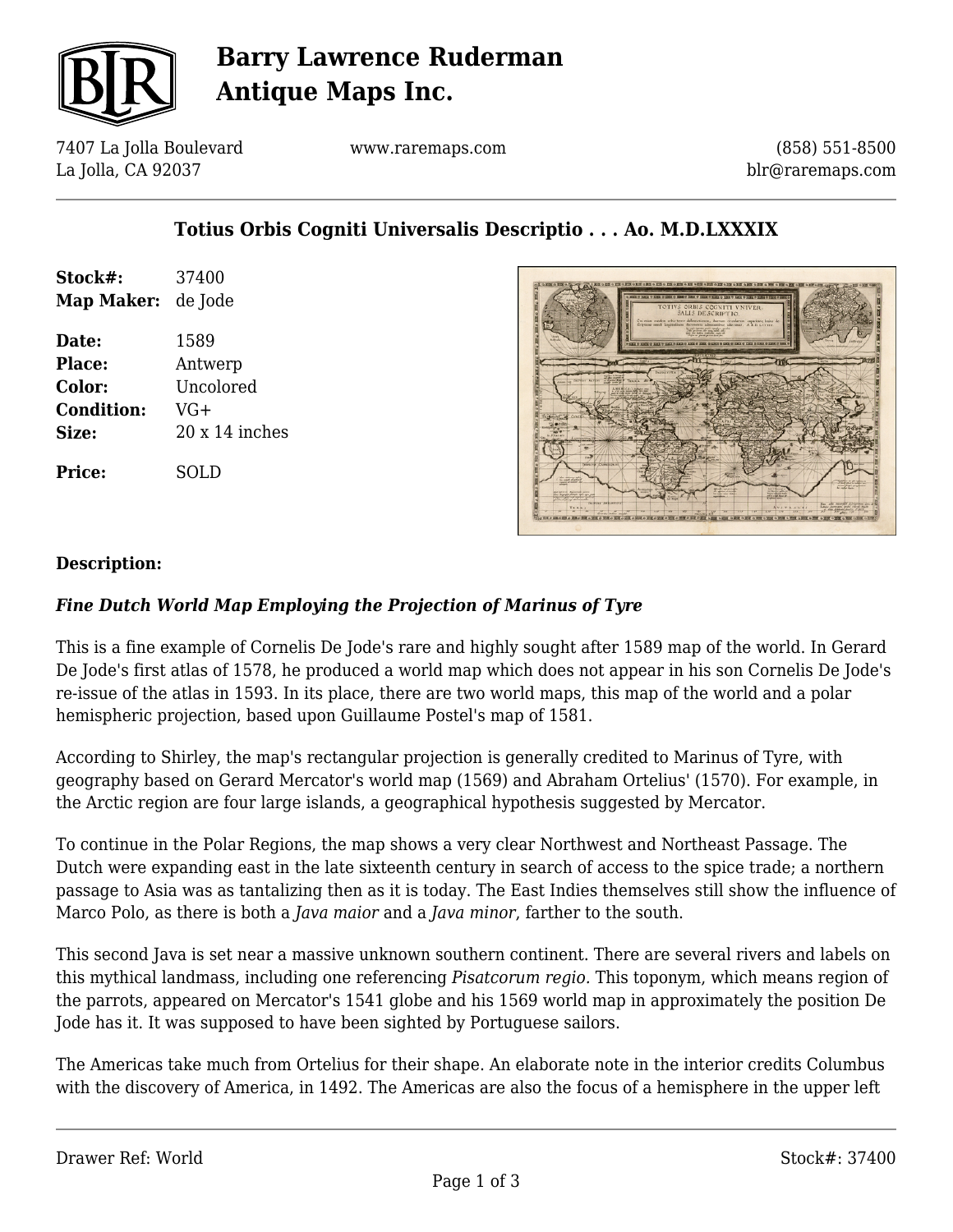

# **Barry Lawrence Ruderman Antique Maps Inc.**

7407 La Jolla Boulevard La Jolla, CA 92037

www.raremaps.com

(858) 551-8500 blr@raremaps.com

## **Totius Orbis Cogniti Universalis Descriptio . . . Ao. M.D.LXXXIX**

corner, while the eastern hemisphere, showing the Old World, is in the upper right. Both of these are on Roger Bacon's circular projection, as Shirley explains.

The map has a decorative border of bars and circle embellishments running all the way around the map. The same border repeats in the rectangular cartouche that contains the title. There is a note in the lower right-hand corner stating that *Corn: de Iudoejs of Antwerp* made the map in November 1589, at the Academy of Douai. In the lower left, however, a small note says that Cornelis' father, Gerard de Jode engraved the map. However, the map was not published until two years after de Jode the Elder's death, indicating that the project was perhaps started by the Elder and finished by the Younger.

#### **Marinus of Tyre**

As mentioned above, while the map appears to utilize something similar to a Mercator projection, which first appeared in 1569, the rectangular projection is more accurately attributed to Marinus of Tyre (AD 70-130). Marinus was a Greek geographer and mathematician during the Hellenic period. He is widely acknowledged as the founder of mathematical geography, particularly the use of meridians and parallels, and is credited with developing the underpinnings of Claudius Ptolemy's *Geographia*. For example, Ptolemy followed Marinus in placing the Prime Meridian at the Fortunate, or Canary Islands.

Interestingly, we only know of Marinus's geographical work from commentary by Ptolemy in the G*eographia* and other commentaries. According to him, Marinus introduced improvements to the construction of maps and developed a system of nautical charts. Marinus estimated a length of 180,000 stadia for the equator; this corresponds to a circumference of the Earth of about 20,700 miles, or about 17% less than the actual value. Both Marinus' and Ptolemy's measurements were used by Columbus when he calculated his own circumference of the globe.

Marinus also actively compiled the works of early travelers, although Ptolemy thought him a bit too willing to believe fantastic stories. His maps were the first in the Roman Empire to show China. Marinus also coined the term Antarctic, referring to the opposite of the Arctic Circle.

### **The De Jode atlas**

This map appeared in the second edition, or re-issue, Gerard De Jode's atlas, *Speculum orbis terrarium* (first edition Antwerp: 1578) *.* Gerard De Jode (1509-1591) released his atlas in a golden age of Dutch atlas production: the first atlas was released in 1570, also in Antwerp, the first town atlas in 1572, the first pocket atlas in 1577, the first regional atlas in 1579, the first nautical atlas in 1584, and the first historical atlas in 1595. The first atlas was Ortelius' *Theatrum orbis terrarium*, and De Jode's was intended as competition for Ortelius'. Mercator was also preparing an atlas at the time, and corresponded with